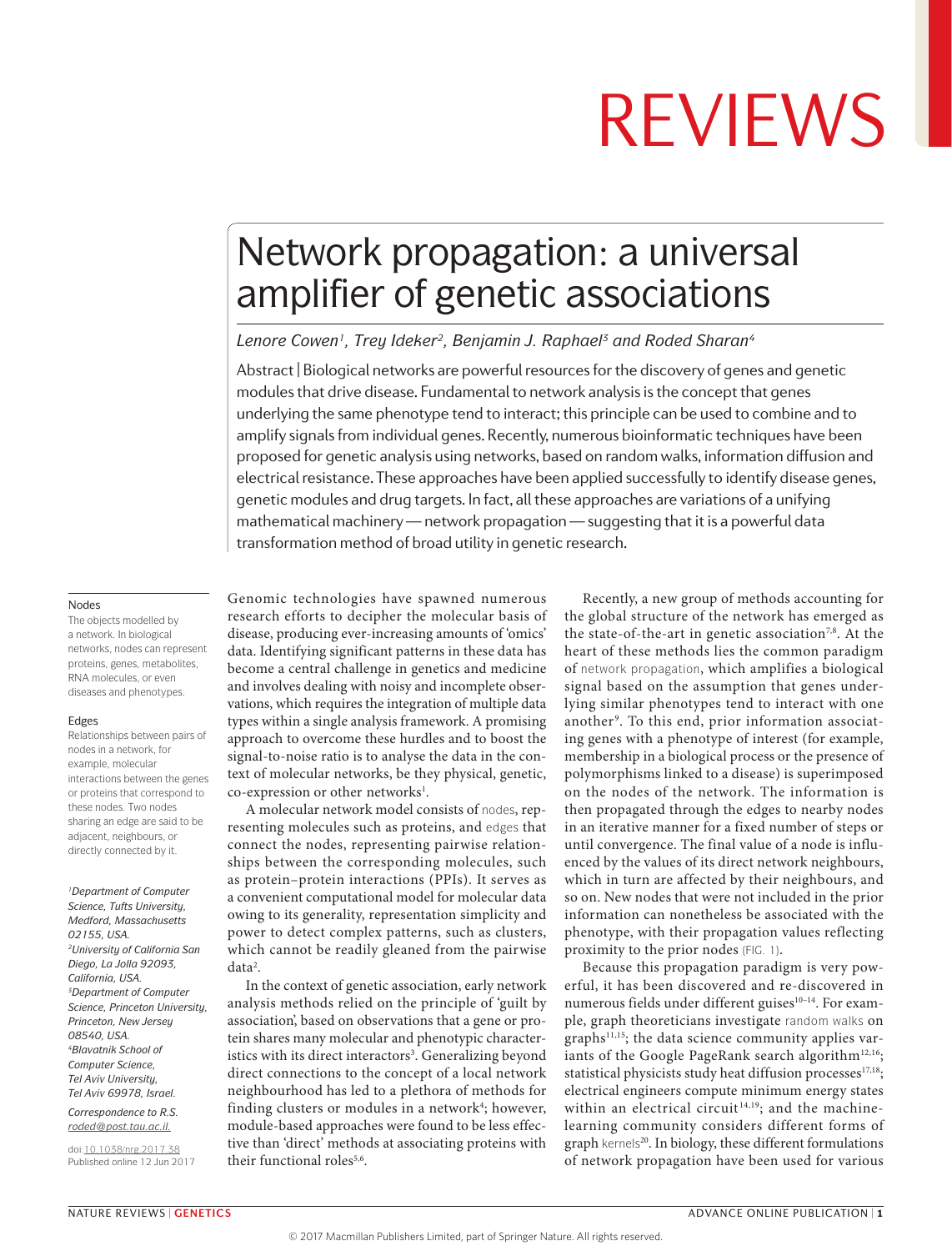

**Nature Reviews** | **Genetics** The propagation process is depicted at different time points until convergence (steady-state (*t*=∞)). Arrows depict the

direction of the flow or walk. Nodes are colour-coded according to the amount of flow that they receive. D indicates nodes that are known (square node) or that are predicted (circular node) to be associated with a disease phenotype. **b** | Example network with initial high scores for two of nine nodes (step 0, nodes A and H; score shown by colour bar). These scores are allowed to propagate over stepwise iterations 0–9; note that convergence is reached by approximately step 5 and thus the colours do not change markedly in subsequent steps. **c** | Illustration of a biological network with gene scores before and after propagation, performed independently for two data sets (profile 1 and profile 2). Propagation results in greater concordance between the data sets, as is evident from the greater number of green nodes (dashed oval). Part **c** is adapted

Figure 1 | **Schematic illustration of network propagation. a** | A step-by-step demonstration of network propagation.

Network propagation A family of stochastic

processes that trace the flow of information through a network over time.

# Random walks

Mathematical formalization of the paths resulting from taking successive random steps. Classical examples of random walks are Brownian motion, the fortune of a gambler flipping a coin or fluctuations of the stock market. In the context of networks, a random walk typically describes a process in which a 'walker' moves from one node to another with a probability that is proportional to the weight of the edge connecting the nodes.

# Kernels

Symmetric similarity functions with the property that one can assign vectors (in some abstract space) to its arguments such that the similarity of two elements is the dot-product between their corresponding vectors.

# Disease module

A network module, the member genes of which are associated with a particular disease.

applications, including gene function prediction<sup>6,21</sup>, module discovery<sup>22</sup>, disease characterization<sup>23,24</sup> and drug target prediction<sup>25</sup>.

with permission from REF. 89, Macmillan Publishers Limited.

Before propagation and a settlement of the After propagation

In this Review, we discuss these different methods and their applications, focusing on network propagation as a unifying paradigm. We start by describing network propagation and outlining its suitability for network analysis. We then review early applications of this approach to biological research, primarily to the problem of protein function prediction. The focal part of this Review describes the applications of network propagation to analyse human diseases, including gene prioritization, disease module discovery, disease subtyping and drug target prediction.

# Why network propagation?

Often in disease genetics, we are given a list of genes that previous studies have shown are associated with a disease (for example, by genome-wide association studies), and we wish to prioritize other genes that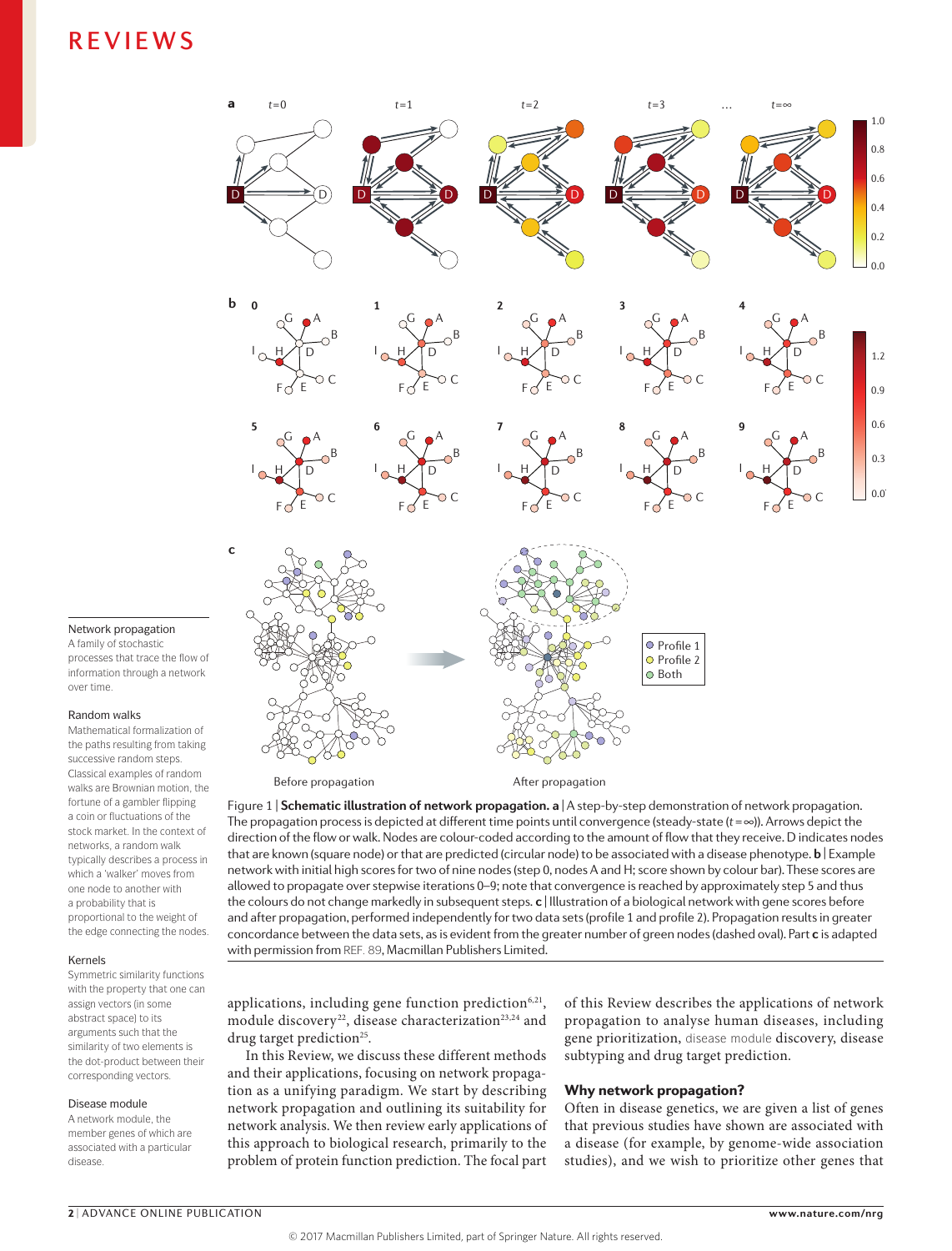may be associated with that disease. Given a network of interactions among these genes (such as a previously measured PPI network), we invoke the principle that disease-related genes are more likely to have biological interactions with each other than with randomly chosen genes.

A straightforward analysis approach might be to predict that all the direct neighbours of disease genes in the network are also disease genes<sup>26</sup> (FIG. 2a; left panel). However, such a naive approach would potentially introduce false predictions (false positives) that are connected to disease genes by irrelevant edges; it would also miss genes (false negatives) that do not directly interact with known disease genes, even if such genes are well connected to the known genes through multiple longer paths (FIG. 2a,b). To address this issue, one could examine longer paths in the network and could define the distance between pairs of genes by the length of the shortest path between them. One could then prioritize new genes on the basis of their distance to the prior list<sup>27</sup> (FIG. 2a; middle panel). However, the difficulty with this approach is that many genes will be near disease genes owing to the 'small world' property of most biological networks<sup>28</sup>; that is, the property that most nodes can be reached from every other node in a small number of steps. Thus, such an approach might return many false-positive genes that connect to disease genes through paths that contain irrelevant or erroneous interactions (FIG. 2a,b).

Network propagation offers a more refined approach by simultaneously considering all possible paths between genes (FIG. 2a; right panel). The application of network propagation to gene ranking can thus overcome some of the difficulties associated with shortest path-based approaches (FIG. 2a,b). Specifically, potentially spurious predictions (false positives) that are supported by a single (shortest) path are down-weighted, and true causal genes that are potentially missed, even though they are well connected to the prior list (false negatives), are promoted.

To illustrate the power of network propagation in a different application, we consider the problem of predicting genes that when somatically mutated contribute to the growth and development of cancer. Given the frequency of somatic mutations in genes across a cohort of patients with cancer, one approach to distinguish cancer-causing 'driver' genes from randomly mutated 'passenger' genes is to rank the genes according to their mutation frequency across patients<sup>29</sup>. However, ranking genes by mutation frequency alone performs poorly because driver and passenger genes can be mutated at similar frequencies, particularly in cohorts of a modest size<sup>30</sup>. However, by 'smoothing' the mutation frequencies across the network using a propagation process, the resulting predictions become highly significant because cancer driver genes tend to cluster in the network<sup>31</sup> (FIG. 2c).

## A unifying formulation

Network propagation describes multiple techniques that follow the same underlying strategy (BOX 1). Suppose we have a partially labelled network, in which the labels on

the nodes correspond to genes that are known to have certain molecular or phenotypic properties that are likely to be shared with genes in their local network neighbourhood. Consider the following propagation or diffusion process (FIG. 1a): a label is replaced with a certain amount of fluid, and at each time step the fluid flows to the neighbours of the corresponding node, either in equal proportions (in an unweighted network) or proportional to its edge weight. Then, halt this process after a small number of steps, when most of the fluid is still close to the original (labelled) nodes. We estimate that an unlabelled node has the property in question with a probability proportional to the amount of fluid that reached it from the labelled nodes. Despite its conceptual simplicity, the propagation process has several desired properties that account for the global structure of the network: first, it can score distant nodes that are not direct neighbours of the labelled nodes, as fluid will also reach those nodes; second, the process automatically adjusts for local connectivity, in the sense that nodes that are well connected through many short paths to the labelled node will receive more fluid; and third, the process automatically deprecates paths that go through highly connected or hub nodes, because in such paths the fluid will diffuse through to the many neighbours of the hub and so each neighbour will only receive a small share.

As formulated above, the propagation process is not informative if it is run for too long, because the fluid will eventually spread out over the whole network and will no longer capture the local neighbourhood of the labelled nodes. As an alternative to halting the process after a small number of steps, the random walk with restart (RWR) formulation adds a reset parameter: at each step of the propagation process, with some fixed probability (the restart value), rather than the fluid at a node continuing to propagate, it is returned to the original source node. This restart value serves as a damping factor on long walks, so that the fluid that reaches a node exponentially decreases on the basis of its distance from the source. This version has the advantage that the propagation process can be run to a steady state, and that the diffusion is confined to the local neighbourhood even at steady state (FIG. 1b).

The description thus far assumes that propagation to neighbours occurs at discrete time steps. However, some formulations of network propagation, particularly in physics, model a continuous fluid flow over time. In a formulation of network propagation in which the process is halted after a fixed number of discrete time steps, the amount of fluid that ends up at all network nodes can be computed by direct simulation. In formulations in which the underlying propagation process is continuous and/or in which one seeks to measure the amount of fluid at steady state, the result can be computed using classical matrix algebra (BOX 1).

We note that network propagation is inherently directed, as the fluid flows away from the source nodes; thus, the propagation result at node *i* when diffusing from node *j* may differ from the propagation result at node *j* when diffusing from node *i*. However, the underlying network over which the propagation process is run

# False positives Error in prediction whereby

negative examples are predicted to be positive. For example, when predicting disease genes, a false positive would correspond to a non-disease gene that is wrongly predicted to be disease-related.

## False negatives

Error in prediction whereby positive examples are predicted to be negative. For example, when predicting disease genes, a false negative would correspond to a disease gene that is missed and predicted to be unrelated.

#### Edge weight

An abstract measure of the 'strength' of the connection between a pair of nodes in a network, typically represented as a real number between 0 and 1.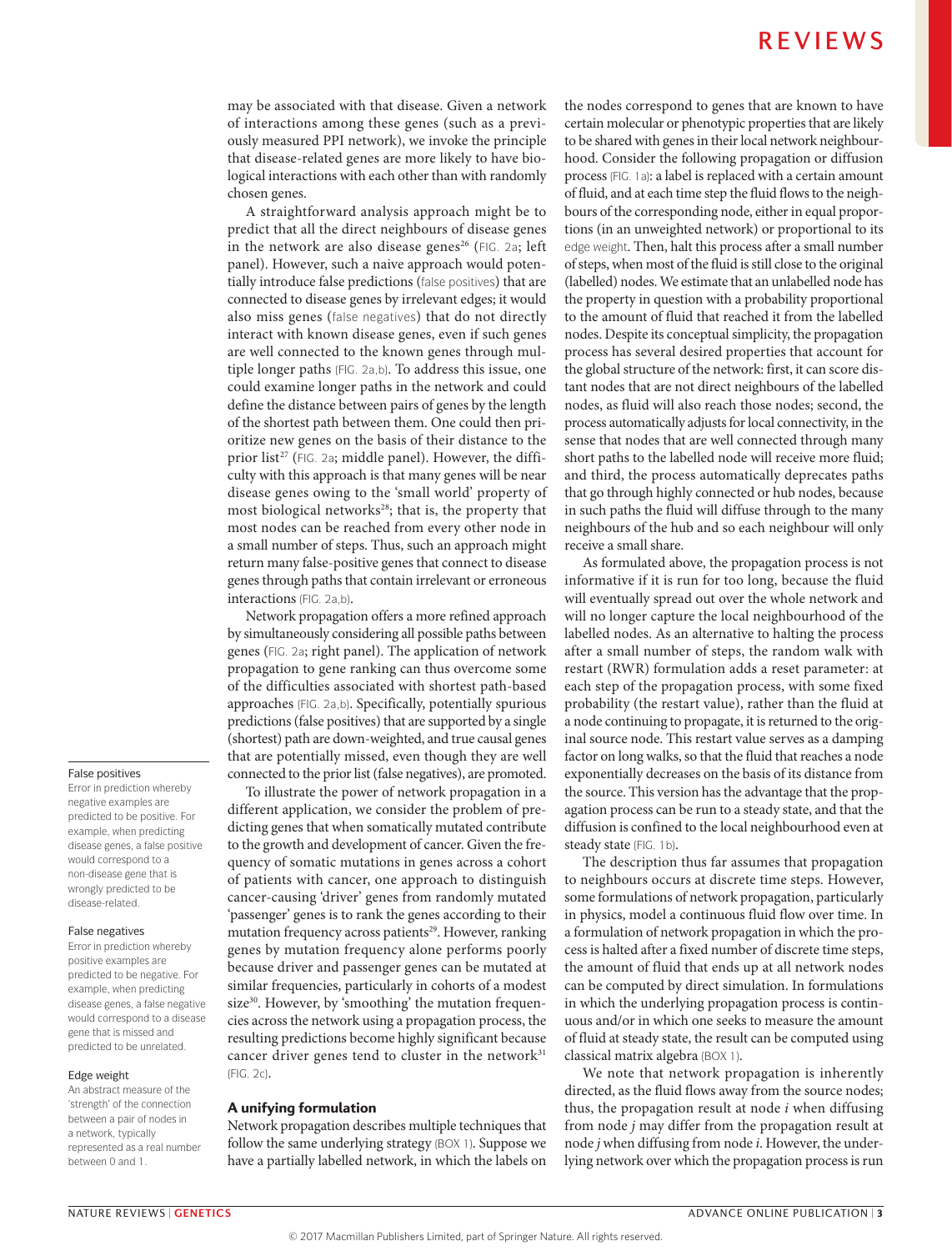is typically assumed to be undirected<sup>32</sup>, either because it models undirected relationships (such as co-complex membership) or because of missing information about edge directions (which is the case for most PPIs<sup>33</sup>). The asymmetry in the propagation process has motivated the development of several variants of network

propagation to symmetrize this process, yielding kernels that can be easily incorporated into standard machine-learning pipelines. Nevertheless, some networks are naturally directed, such as signalling and regulatory networks. Although the basic network propagation paradigm can be adapted to the directed case





false positives. **c** | Receiver operating characteristic (ROC) curves for (which consider direct neighbours or shortest paths); however, these are recovering known cancer genes defined by the Kyoto Encyclopedia of Genes and Genomes (KEGG) glioblastoma pathway<sup>101</sup>. Performance over a set of 591 glioblastoma samples is shown for four different gene rankings according to differential mRNA expression between the tumour and normal samples (green)<sup>102</sup>, somatic mutation frequencies in tumours (black)102, network-propagated differential mRNA expression (mean across samples; blue) and network-propagated somatic mutations (mean across samples; red). Both network propagation variants considerably outperform their frequency-based counterparts (compare the blue curve to the green curve, and the red curve to the black curve). Part **b** is reproduced with permission from REF. 73, Elsevier. Part **c** is reproduced from REF. 31, Elsevier.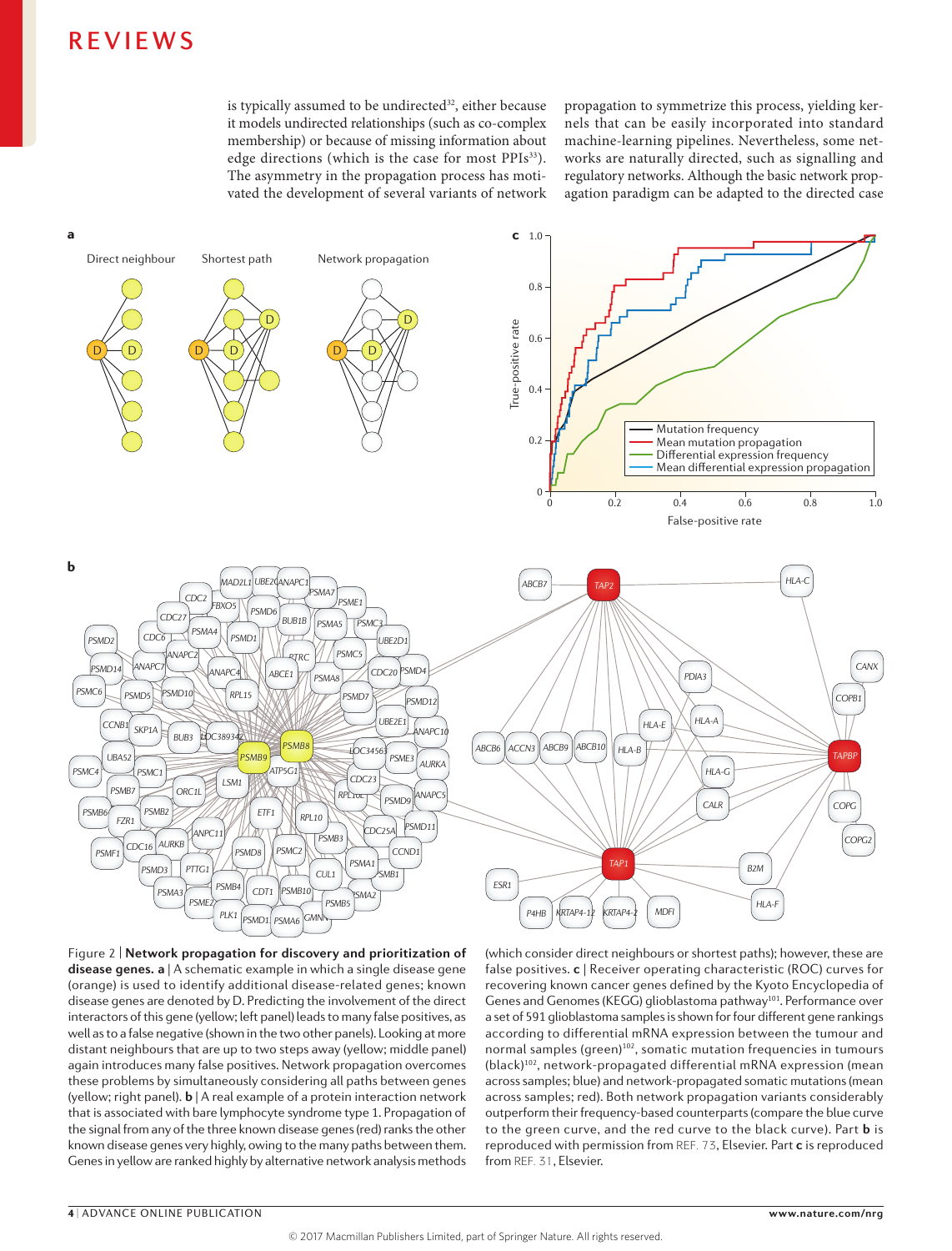# Box 1 | **The mathematics of network propagation**

Network propagation encompasses related and, in certain cases, mathematically equivalent techniques, including random walks on a graph, diffusion processes on a graph and current computations in electric networks (see the table). The starting point is a vector  $p_o(v)$  of scores on genes representing our prior knowledge or experimental measurements. For example, we could set  $p_0(v)$  = 1 for known disease genes and  $p_0(v)$  = 0 for all other genes. Alternatively, we could set  $p_0(v)$  to represent some measure of confidence in the role of *v* in a disease, for example, its frequency of somatic mutations when studying cancer cohorts. Conceptually, one can think of  $p_0(v)$  as an amount of heat, fluid or information that diffuses (or flows) over the edges of the network. At each time point *k,* the amount of information at each node *v* depends on the sum of the information at the neighbouring (adjacent) nodes *N*(*v*) at time *k*−1, in proportion to the weights on the corresponding edges, according to the following equation:

$$
p_k(v) = \sum_{u \in N(v)} p_{k-1}(u) w(u, v)
$$
 (1)

where *w(u,v)* is the (normalized) weight or the confidence of the interaction between *u* and *v*. If we run this process for *k* steps, then the values in the resulting vector *pk(v)* give us a ranking of each node. When *k* is small, the ranking is close to the initial distribution  $p_0(v)$ , but when k is large, the information diffuses away from the initial distribution and reflects the network topology.

The propagation process described in Equation 1 can be written in matrix notation as follows:

$$
p_k = W p_{k-1} \tag{2}
$$

where *W* is a normalized version of the adjacency matrix of the network of interest. Repeated iteration of this equation yields  $p_k$ =W<sup>k</sup> $p_o$ , where  $p_o$  represents our initial, or prior, information on genes. If W is a stochastic matrix, that is, its columns sum to 1, this process is equivalent to a random walk on the network, where a walker traverses the nodes, each time moving to a random neighbour of the present position with a probability given by (the transpose of) *W*. Alternatively, we can view the edges as representing conductance in an electric network with some designated source and target. If one unit of current flows through the source, then the amount of current flowing through any edge is the frequency with which a random walker traverses that edge on the way from the source to the target.

Another version of the propagation process is the random walk with restart (RWR; also known as insulated diffusion and personalized PageRank):

$$
p_k = \alpha p_0 + (1 - \alpha) W p_{k-1} \tag{3}
$$

where the parameter *α* describes the trade-off between prior information and network smoothing. When the network is connected and the eigenvalues of *W* are at most 1 in absolute value, then this process can be shown to converge to a steady-state distribution:

$$
p = \alpha \left( - (1 - \alpha) W \right)^{-1} p_0 \tag{4}
$$

Different variants may use different ways of defining *W* based on the adjacency matrix *A* of the network (which could be weighted or unweighted) and the diagonal degree matrix *D*, the diagonal entries of which hold the node degrees and all other entries are 0. The random walk above uses *W*=*AD−1*. Other approaches set *W* to *D*−1/2*AD*−1/2*,* which also satisfies the convergence conditions.

In both cases, the final ranking can be obtained from the initial ranking by matrix multiplication: if we denote by *p* either the steady-state distribution or the diffusion at some time point *k*, then  $p = Sp_0$  for some appropriately defined matrix *S*. This matrix can be interpreted as a (potentially asymmetric) similarity matrix, in which each entry *Sij* gives the amount of information propagated to node *i*, given that the initial ranking  $p_0$  is an elementary vector with 1 at entry *j* and 0 elsewhere.

Furthermore, if *S* is symmetric and positive semi-definite, then S defines a kernel. For example, the diffusion kernel is the continuous-time analogue of RWR, where *S*=*e−αW* and *W=D*−*A* is called the network's Laplacian matrix. The kernel framework for interpreting *S* is a useful one, because kernels can be easily plugged into general machine-learning algorithms for classification and regression.

The propagation variants described above can be readily generalized to weighted networks, but the situation with regard to directed networks is more complex. Although PageRank and personalized PageRank were developed and studied in a directed setting, the closed forms for the RWR steady-state and kernel formulations given above only hold for the undirected case. Chung<sup>99</sup> defined a natural analogue of the Laplacian matrix for directed graphs and used it to study the rate of convergence of random walks in the directed case. Other strategies for dealing explicitly with directed edges are surveyed in REF. 100.

| <b>Name</b>              | <b>Similarity matrix</b>     | <b>Weight normalization</b>             | <b>Equivalent methods</b>                     |
|--------------------------|------------------------------|-----------------------------------------|-----------------------------------------------|
| Random walk              | $W^k$                        | $W = AD^{-1}$                           | Electric network                              |
| Random walk with restart | $\alpha(l-(1-\alpha)W)^{-1}$ | $W = AD^{-1}$ : $W = D^{-1/2}AD^{-1/2}$ | Insulated diffusion;<br>personalized PageRank |
| Diffusion kernel         | $e^{-\alpha W}$              | $W = D - A$                             | Heat kernel                                   |

*k* denotes the number of time steps; *A* denotes the adjacency matrix, which could be weighted or unweighted; *D* denotesthe diagonal degree matrix; *α* is the smoothing parameter

## Adjacency matrix

A matrix representation of a network such that the *(i,j)* entry denotes whether nodes *i* and *j*  are adjacent (in which case its value is 1) or not (value 0).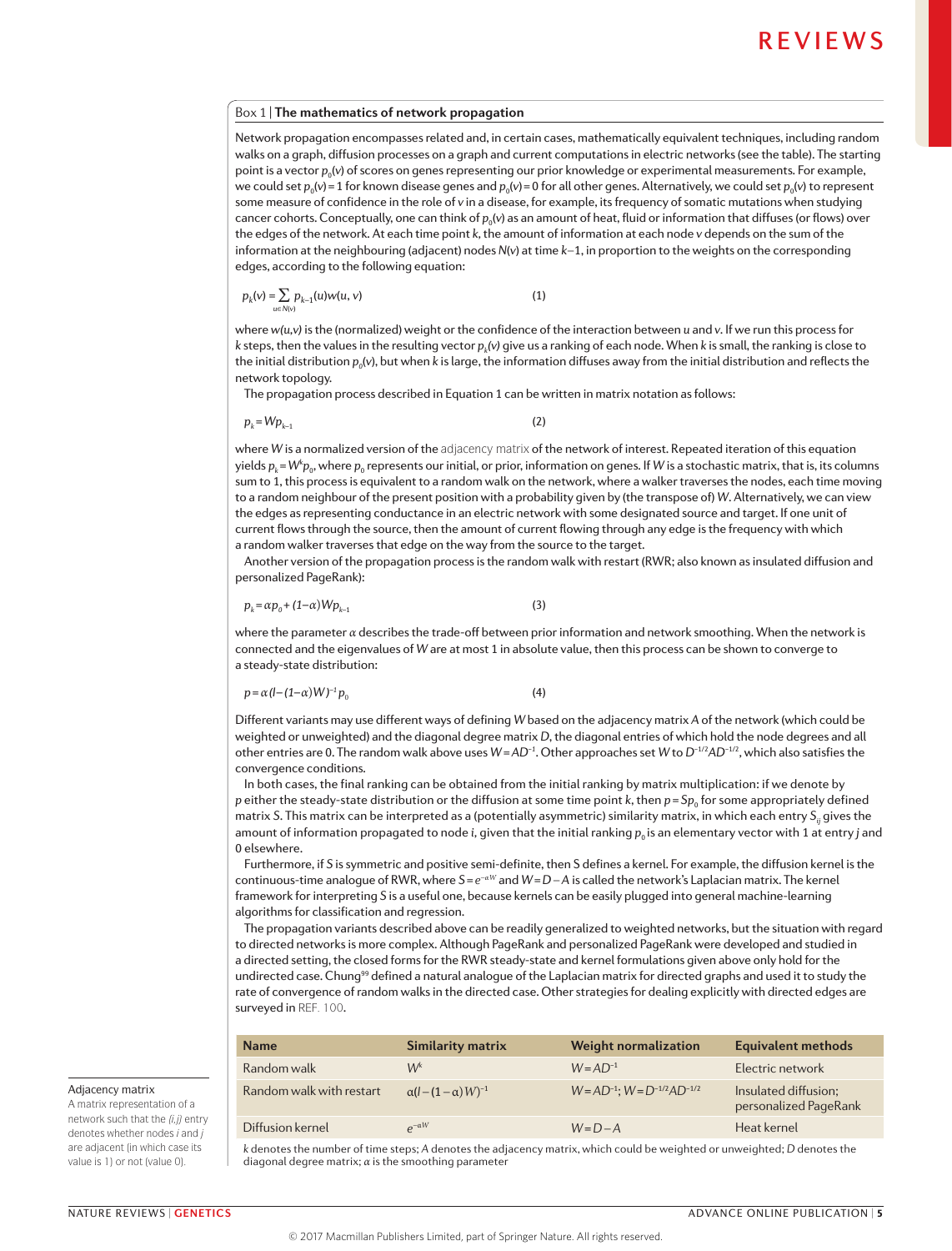## Orthology

The evolutionary relationship between two genes in two species that have descended from a common ancestor.

(that is, to send fluid only along outgoing edges) $34$ , the associated algorithmics and the utility of the propagation process in this setting are still active areas of research.

# Application to protein function prediction

Network propagation has a decade-long history in biology, and among its earliest applications were techniques for detecting homology between protein sequences. For example, the Rankprop algorithm<sup>35</sup> applied network propagation to predict protein-fold classes on a multi-species network based on protein sequence similarity; importantly, it was shown to outperform the yardstick PSI-BLAST algorithm, a profile-based ranking approach. Rankprop was later extended to account for amino acid sequence motifs<sup>36</sup> and PPI information<sup>37</sup>. Similar ideas were used by Isorank<sup>38</sup> and its follow-up, IsoRankN39, to predict functional orthology by aligning PPI networks from multiple species.

This early success of network propagation and related approaches<sup>40-42</sup> led to the development of numerous propagation-based algorithms for protein function prediction (TABLE 1). These algorithms can be categorized based on whether they operate on a single network (with edges of potentially multiple types) or whether they integrate propagation information from multiple networks using machine-learning techniques.

# *Protein function prediction using a single network.* In the most common prediction scenario, a single network is used to estimate the functional similarity between proteins. The proposed approaches differ in the propagation variant and in the type of networks used. For example, Can *et al.*43 used RWR for a fixed number of time steps to predict pathway and co-complex memberships based on a PPI network: the number of times the walk landed on a protein when it was started at a random known member of the pathway or complex was used to rank all the other proteins as potential members of that pathway or complex. Voevodski *et al.*44 suggested a PageRank affinity measure, which takes the minimum of the two random walks between a pair of proteins (that is, from the first protein to the second protein and vice versa) as a measure of how likely they are to be members of the same protein complex. Suthram *et al.*45 used the electrical circuit formulation of network propagation to pinpoint genes that underlie expression variation. To this end, they modelled the flow of information from

currents through a protein network. In the previous examples, the computations were done with respect to a PPI network in which it is assumed that the shorter the path between two proteins the more likely the proteins are to share similar

a potential source gene to target genes as electric

| Table 1 Software tools based on network propagation |                                             |                |                                         |                                                                         |  |  |
|-----------------------------------------------------|---------------------------------------------|----------------|-----------------------------------------|-------------------------------------------------------------------------|--|--|
| Tool                                                | Goal                                        | <b>Type</b>    | <b>Platform</b>                         | <b>Web site</b>                                                         |  |  |
| <b>Function prediction</b>                          |                                             |                |                                         |                                                                         |  |  |
| $DSD48$ and<br>capDSD <sup>34</sup>                 | Function prediction                         | Single network | Web server and<br>software for download | http://dsd.cs.tufts.edu/server/ and http://dsd.cs.tufts.<br>edu/capdsd  |  |  |
| GeneMANIA <sup>103</sup>                            | Function prediction                         | Single network | Cytoscape plugin                        | http://apps.cytoscape.org/apps/genemania                                |  |  |
| Mashup <sup>56</sup>                                | Function prediction                         | Integrative    | Software for download                   | http://mashup.csail.mit.edu/                                            |  |  |
| RIDDLE <sup>70</sup>                                | Function prediction                         | Single network | Web server                              | http://www.functionalnet.org/RIDDLE/                                    |  |  |
| Disease characterization                            |                                             |                |                                         |                                                                         |  |  |
| CATAPULT <sup>82</sup>                              | Gene prioritization                         | Integrative    | Web server and<br>software for download | http://marcottelab.org/index.php/Catapult                               |  |  |
| Cytoscape<br>'diffuse' service <sup>104</sup>       | General propagation                         | 1D and 2D      | Software for download                   | • http://cytoscape.org<br>• Native in version 3.5 and greater           |  |  |
| DADA <sup>80</sup>                                  | Gene prioritization                         | 1D             | Software for download                   | http://compbio.case.edu/dada/                                           |  |  |
| Exome Walker <sup>72</sup>                          | Gene prioritization                         | 1D             | Web server                              | http://compbio.charite.de/ExomeWalker                                   |  |  |
| GUILD <sup>105</sup>                                | Gene prioritization                         | 1D             | Software for download                   | http://sbi.imim.es/web/index.php/research/software/<br>guildsoftware    |  |  |
| HotNet2 (REF. 30)                                   | Module detection                            | 2D             | Software for download                   | http://compbio.cs.brown.edu/projects/hotnet2/                           |  |  |
| NBS <sup>89</sup>                                   | Patient stratification                      | Integrative    | Software for download                   | http://chianti.ucsd.edu/~mhofree/NBS/                                   |  |  |
| NetOTL <sup>79</sup>                                | Gene prioritization and<br>module detection | 1D             | Software for download                   | https://www.ncbi.nlm.nih.gov/CBBresearch/Przytycka/<br>index.cgi#netgtl |  |  |
| PRINCIPLE <sup>106</sup>                            | Gene prioritization and<br>module detection | 1D             | Cytoscape plugin                        | http://www.cs.tau.ac.il/~bnet/software/PrincePlugin/                    |  |  |
| SNF <sup>90</sup>                                   | Patient stratification                      | Integrative    | Software for download                   | http://compbio.cs.toronto.edu/SNF/SNF/Software.html                     |  |  |
| TieDIE <sup>91</sup>                                | Module detection                            | Integrative    | Software for download                   | https://sysbiowiki.soe.ucsc.edu/tiedie                                  |  |  |
| ToppGene <sup>107</sup>                             | Gene prioritization                         | 1D             | Web server                              | https://toppgene.cchmc.org/                                             |  |  |

capDSD, confidence, augmented pathway diffusion state distance; CATAPULT, combining data across species using positive-unlabeled learning techniques; DADA, degree-aware disease gene prioritization; DSD, diffusion state distance; GeneMANIA, multiple association network integration algorithm; GUILD, genes underlying inheritance linked disorders; NBS, network-based stratification; PRINCIPLE, prioritization and complex elucidation implementation; RIDDLE, reflective diffusion and local extension;SNF, similarity network fusion; TieDIE, tied diffusion through interacting events.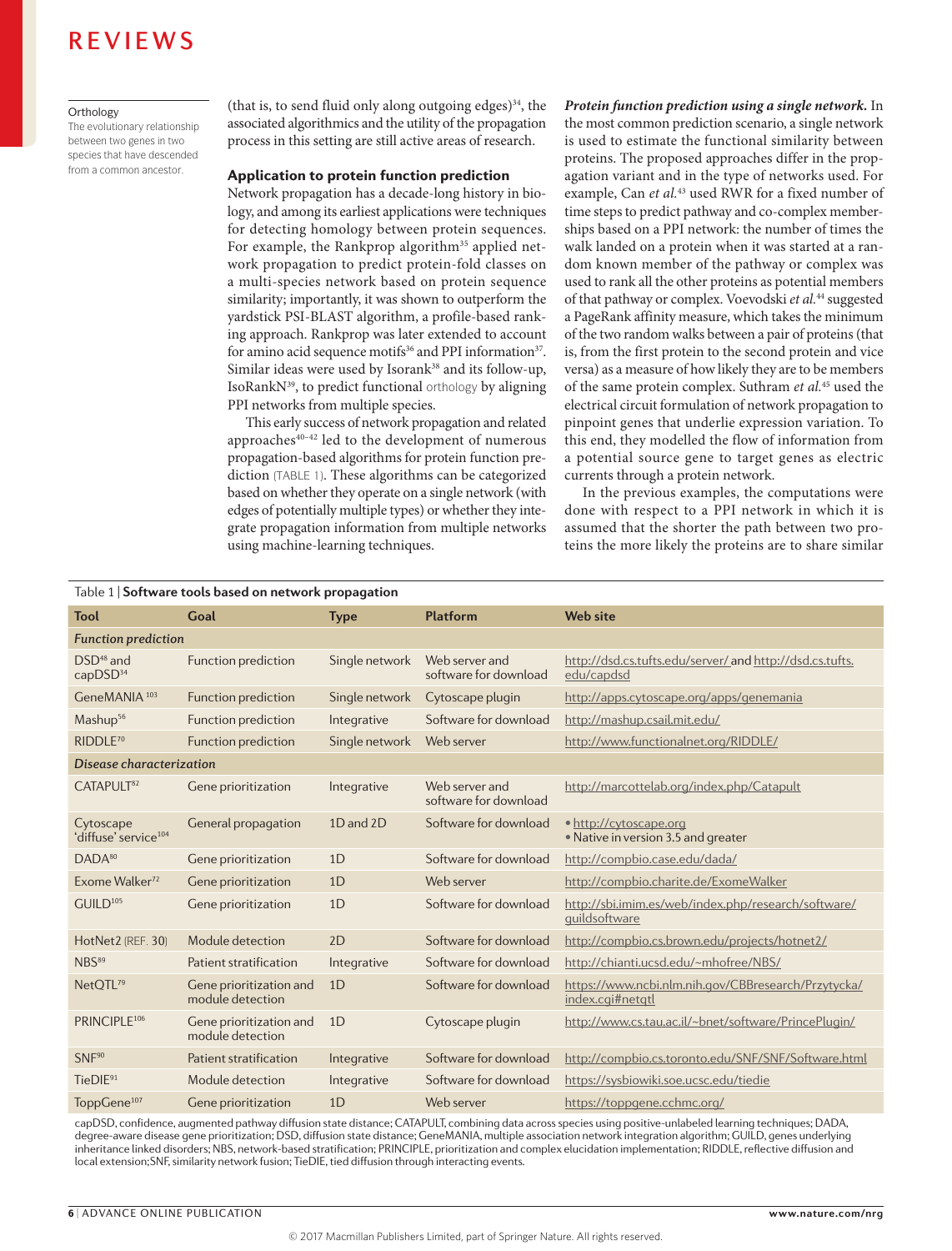functional roles. By contrast, in genetic interaction networks, the length of a path may depend on the type of relationship between two proteins. In particular, co-complex relationships might be characterized by even-length paths, as genetic interactions were found to be particularly enriched between genes belonging to different pathways or complexes (implying that genes from the same complex are likely to have even-length paths between them)<sup>46</sup>. This observation led Qi et al.<sup>47</sup> to devise a parity-aware variant of network propagation that takes into account odd-length versus evenlength paths to predict genetic interactions and protein co-complex memberships<sup>47</sup>.

Beyond the direct applications of network propagation, the diffusion state distance (DSD) of Cao *et al.*34,48 represented each node (that is, protein) by a vector recording its expected random walk distance to all other nodes, and defined a distance measure between these vectors. The authors then predicted the function of a protein based on the known functions of the proteins that were closest to it in DSD. Similarly, Compass<sup>49</sup> used a symmetric version of network propagation to quantify the functional similarity between proteins and to thereby predict protein function. Finally, GeneMANIA<sup>50</sup> used a two-stage prediction process, in which multiple sources of data are first combined into a single function-specific association network, and then a propagation-based approach is applied to the resulting network to predict gene function.

# *Propagating over multiple networks for protein function prediction.* When multiple protein networks are

available, rather than merging them into a single network, several methods have been proposed that separately propagate information on each network and then integrate the results to increase the confidence in the subsequent predictions. For example, Peng *et al.*51 carried out random walks across three different networks (representing PPIs, functional similarity and domain co-occurrence), combining the propagated scores after each propagation step as an input to the next step. More sophisticated machine-learning methods were used by Lanckriet *et al.*52, Lee *et al.*53 and Tsuda *et al.*54,55 who fed the network propagation results as an input to a protein function classifier. Recently, Cho *et al.*56 and Wang *et al.*57 have introduced the Diffusion Component Analysis method. Their starting point was RWR, but they then applied a dimensionality reduction technique to reduce the dimension of the propagation results in a way that well-approximates the RWR matrix. They argued that the low-dimensional representation is less sensitive to noise in the network. This scheme was also generalized to handle multiple molecular networks simultaneously, producing state-of-the-art results in predicting gene function and genetic interactions<sup>56</sup>.

Other important work includes the use of network propagation to discover network modules, or communities, in a PPI network<sup>58–60</sup>. For example, Macropol *et al.*<sup>60</sup> ranked nodes (representing proteins) using RWR to greedily grow candidate modules; each time, the highest scoring node with respect to RWR from the members of a current module was added to the module. This process continued until the score of the node to be added fell below a pre-set threshold or until a maximum number of nodes had been reached.

Network propagation has also been used, although to a lesser extent, in many other applications. These applications include ranking differentially expressed genes<sup>61</sup>, predicting gene essentiality and pleiotropy (that is, association with multiple phenotypes) $62,63$ , identifying signalling-regulatory pathways<sup>64,65</sup>, predicting drug side effects<sup>66</sup>, reducing noise in PPI networks<sup>67,68</sup>, defining functional similarity<sup>69</sup> and predicting functional associations of unannotated gene sets<sup>70</sup>. This diverse set of applications underscores the generality and utility of the propagation technique.

# Application to human disease

Capitalizing on the multiple successful biological applications, network propagation techniques are now being applied to the study of human diseases (TABLE 1). These applications can be classified into three broad categories (FIG. 3): 1D methods that seek to score genes; 2D methods that score gene–gene similarities and that use these scores to derive gene modules; and integrative approaches that combine multiple 1D computations using multiple data sources.

# *Scoring genes with 1D network propagation methods.*

The first applications of network propagation to study human disease were for gene prioritization. Multiple researchers<sup>71-77</sup> aimed to predict causal genes for a disease by starting from known causal genes of similar diseases (known as 'seeds') and applying network propagation to prioritize genes based on their proximity to the prior seed set. Although the techniques varied slightly in the way the propagation or diffusion was carried out, the same propagation engine was common to all. For example, Nitsch *et al.*78 suggested different random walk models for gene prioritization based on differential gene expression data, and found that the standard network propagation technique (which they named heat kernel diffusion ranking) performs best<sup>78</sup>. In another example, Kim *et al.*<sup>79</sup> used an electrical circuit model to find physical pathways that connect copy number variations of potentially causal genes to mRNA expression changes of target genes between disease and control cases. Applying their approach to glioblastoma data, they were able to uncover candidate causal genes and pathways that potentially explained the expression changes.

The disease gene prioritization framework was later extended in several ways. The DADA approach<sup>80</sup> corrected for bias in prioritization scores that was due to network topology (that is, the overall arrangement of the nodes and edges in the network) by estimating the significance of each score while explicitly accounting for node degree. Erten *et al.*81 applied a 2D method for gene prioritization, in which each gene was scored by its similarity to every other gene in a PPI network based on network propagation. These scores were then used to rank candidate genes by their similarity to known disease genes. The main novelty in this work compared with previous 1D approaches

# Classifier

A machine-learning algorithm that predicts the class of a sample given some characteristics of it. For example, a classifier can aim to distinguish between disease and non-disease genes based on their network proximity to known disease or non-disease genes.

# Network modules

Regions of a network with some topological property; for example, a set of nodes that densely interact with one another.

## Node degree

The number of other nodes that are adjacent (that is, directly connected) to a node.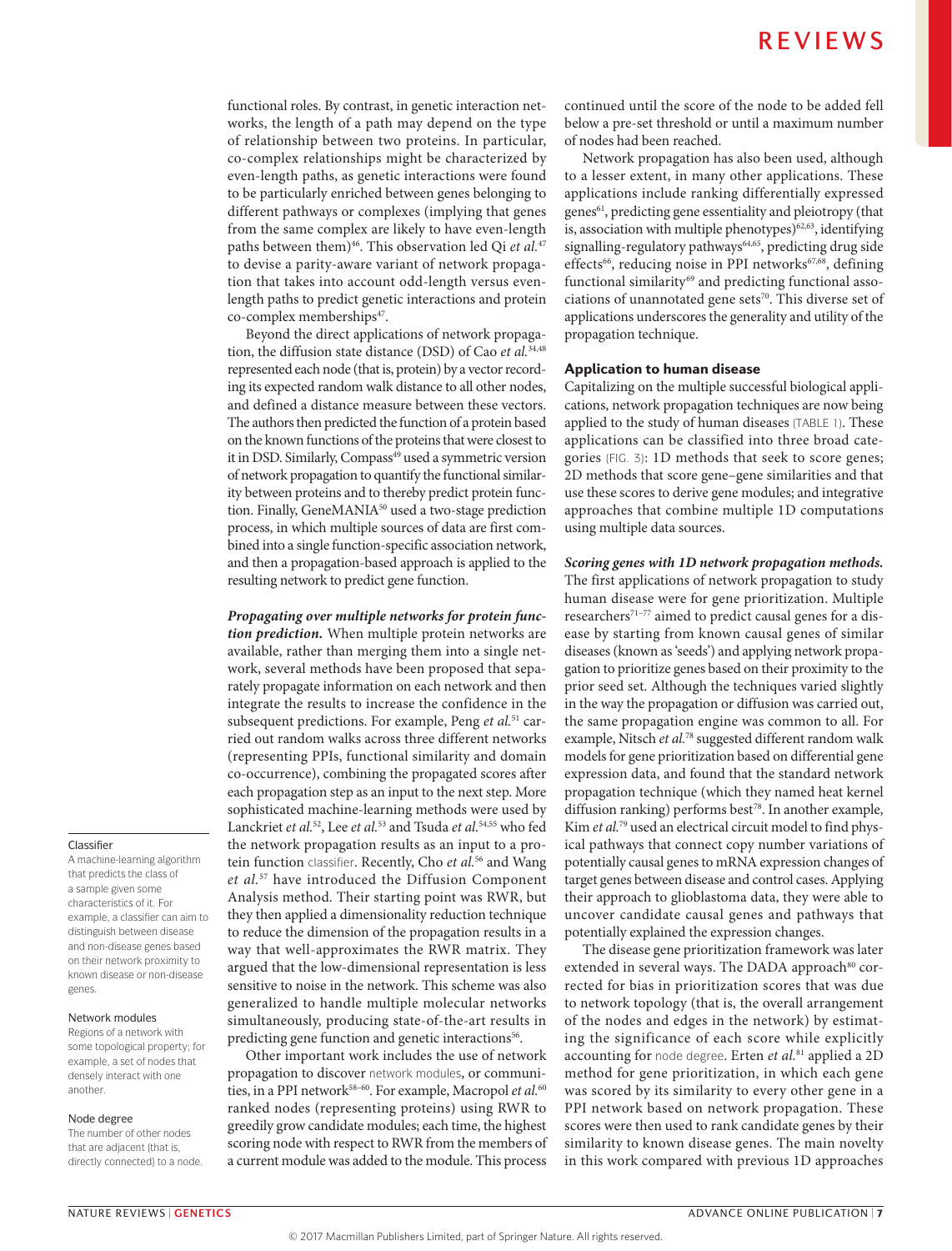# Similarity matrix

A matrix with rows and columns that represent the same set of objects such that the *(i,j)* entry denotes some similarity measure (for example, as obtained from network propagation) between the corresponding elements.

is that candidate genes are evaluated based on their topological similarity to disease genes rather than on their proximity. Singh-Blom *et al*<sup>82</sup>, developed the CATAPULT (combining data across species using positive-unlabeled learning techniques) algorithm<sup>82</sup> that applies a 'truncated' version of network propagation (considering walk lengths of up to six steps) on a hybrid network that contains both genes and phenotypes; the authors argue that longer paths are less informative than shorter paths, with the contribution of paths to similarity scoring becoming less substantial with increasing path length. The resulting scores of paths of different lengths and edge types were rigorously combined by feeding them as features to a classifier of gene–phenotype associations.



# **Figure 3 | Overview of approaches that use network propagation.** Network propagation approaches take a vector the entries of which (0 or 1 or real-values) indicate the prior information on each gene or node in the network. Following propagation, the scores on the nodes are examined using different approaches. **a** | 1D approaches rank or prioritize genes by their propagated scores. **b** | 2D approaches analyse a similarity matrix defined by the propagation and extract modules, or subnetworks, according to both the propagated scores and the topology of the network. **c** | Integrative approaches propagate prior information from different data sets, or individuals, across one or more networks, forming integrated scores that are used to rank genes and/or to extract modules.

*Deriving gene modules using 1D and 2D network propagation methods.* Complex diseases are thought to be caused by disease modules, which comprise multiple genes that function together to drive specific cellular processes. Network propagation methods were shown to be instrumental in the inference of disease modules<sup>83</sup> and have been used in two different modes. The first (1D) mode operates by projecting the genebased scores on a functional, or physical, interaction network, seeking dense regions of this network that span high-scoring genes<sup>74,84,85</sup>. The second (2D) mode instead operates on the similarity matrix that records the propagation value of every protein when using every other protein as a single prior (BOX 1). This similarity matrix is clustered in various ways to reveal disease modules. This approach was used by the HotNet<sup>86</sup> and HotNet2 (REF. 30) algorithms to find modules of somatic mutations in cancer and modules of common variants in complex diseases<sup>87</sup>. HotNet and HotNet2 differ in the diffusion processes and clustering algorithms that they use, with HotNet2 accounting for the asymmetry in the similarity matrix that results from propagation. FIGURE 4a demonstrates the power of this approach in detecting modules whose individual genes are not necessarily highly mutated but co-occur in close proximity on the propagated network.

*Combining multiple data sets with integrative network propagation methods.* In addition to the 1D gene prioritization and 2D module discovery approaches, integrative approaches that combine multiple 1D computations have emerged. These methods integrate multiple lines of evidence to improve prediction performance.

For example, Rufallo *et al.*<sup>31</sup> have shown that integrative network propagation is a powerful tool for pinpointing cancer driver genes (FIG. 2c). In this study, propagation was used to integrate somatic mutation and differential expression data from cancer patients, creating combined features that were fed to a classifier for the prediction of causal genes in specific cancer types. In a similar study, HIT'n DRIVE<sup>88</sup> prioritized cancer driver genes by connecting somatic mutations or copy-number aberrations to downstream expression changes; in this case, a different mathematical formulation was used based on the hitting time of a random walk, which was defined as the expected number of hops that a random walk from a source node takes to first reach a target node.

Network propagations can also serve as a basis for stratifying patients to identify disease subtypes<sup>89</sup> (FIG. 4b). The underlying principle is to use network propagation to combat heterogeneity in genetic variants or mutations across a patient population. Although patients may have variants that affect very different sets of genes, network propagation of the data from each patient highlights similar network regions, allowing these patients to be clustered together (FIG. 1c). The application of this approach to uterine, ovarian and lung cancer data led to the identification of putative subtypes and the association of disease modules with these subtypes. A second example of the use of propagation to integrate multiple information sources for patient stratification is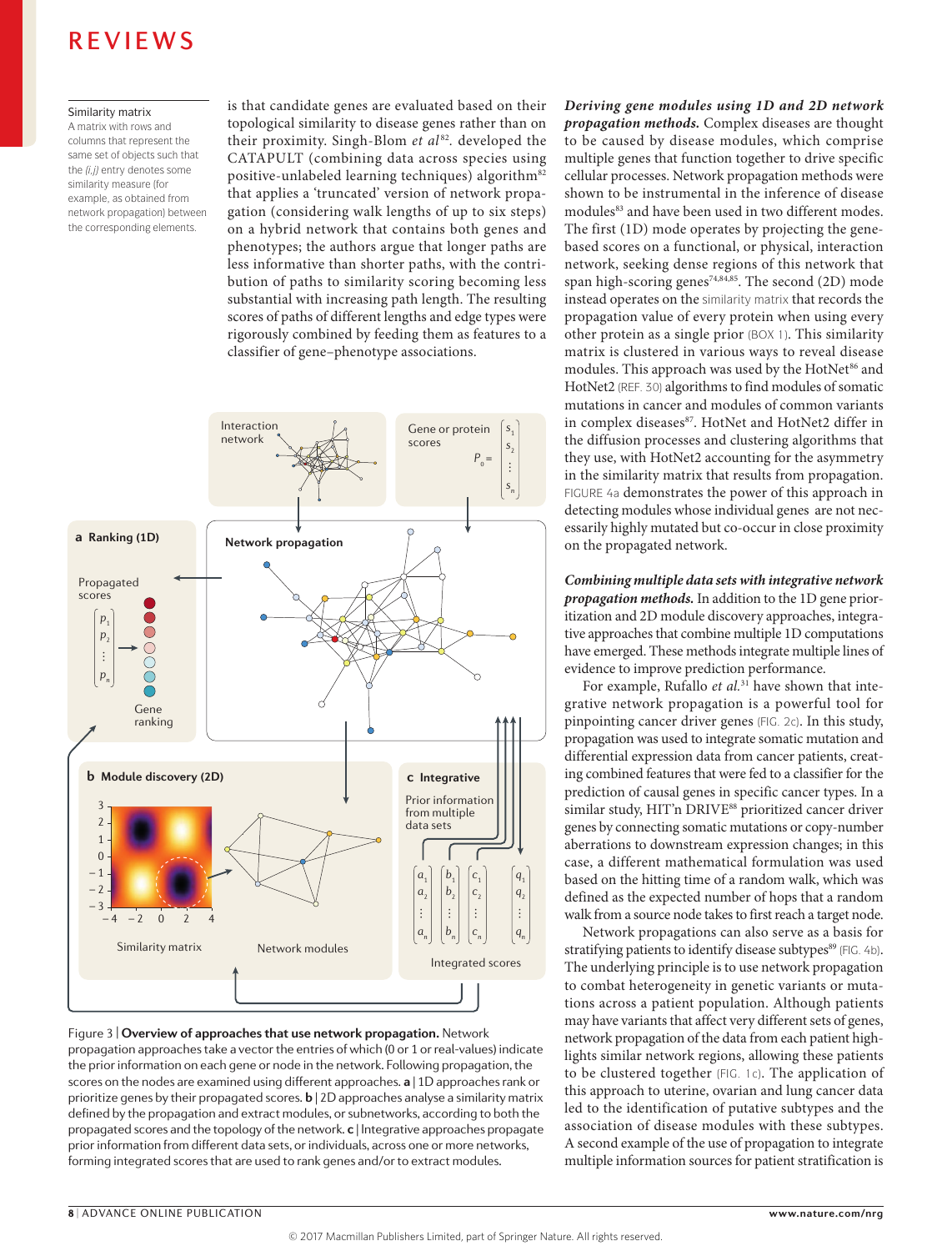Physical interaction pathway database



Mutation data

Tyrosine peptide data (kinases)



Figure 4 | **Applications of network propagation to analyse cancer data. a** | Identifying disease modules with network propagation. The cohesin protein complex is identified using HotNet2, a 2D approach, by propagating the frequencies of somatic mutations in 12 cancer types from The Cancer Genome Atlas. The right panel shows a mutation matrix, the rows of which are the genes in the identified module, and the columns of which are the samples (colour-coded by cancer type) that have a mutation in these genes. Each of the genes in the module is mutated at extremely low frequency, but the propagation of individual frequencies across the network amplifies this weak signal, as these genes are connected by many edges across multiple protein– protein interaction (PPI) networks (left panel). **b** | Patient stratification with network propagation. The network-based stratification (NBS) integrative approach is used to identify a robust cluster of patients with ovarian cancer, suggesting a new disease subtype. A subnetwork of genes that have high propagated mutation scores in this patient cluster (denoted by node size) and that is most responsible for discriminating the somatic mutation profiles of this subtype from others, is shown. Edge width reflects confidence. Filled nodes indicate that somatic mutations were found for the corresponding

**Nature Reviews** | **Genetics** gene in the examined cohort. **c** | The TieDIE (tied diffusion through interacting events) integrative approach is used to integrate gene expression, somatic mutations and phosphoproteomic data in castration-resistant prostate cancer (CRPC) to link genomic mutations, kinase regulators and transcription regulators. A 'scaffold' network that was generated by TieDIE and is centred on six cancer hallmark categories is shown. Hallmark genes are colour-coded according to their annotated category. Other network genes that connect two or more of these hallmark genes are shown in grey. BLCA, bladder urothelial carcinoma; BRCA, breast invasive carcinoma; COAD, colon adenocarcinoma; READ, rectum adenocarcinoma; GBM, glioblastoma multiforme; HNSC, head and neck squamous cell carcinoma; KIRC, kidney renal clear cell carcinoma; LAML, acute myeloid leukemia; LUAD, lung adenocarcinoma; LUSC, lung squamous cell carcinoma; OV, ovarian serous cystadenocarcinoma; UCEC, uterine corpus endometrioid carcinoma. Note that data for COAD and READ have been combined. Part **a** is adapted with permission from REF. 30, Macmillan Publishers Limited. Part **b** is adapted with permission from REF. 89, Macmillan Publishers Limited. Part **c** is adapted with permission from REF. 92, Elsevier.

TieDIE analysis

Integrated pathway network in metastatic CRPC

the similarity network fusion approach<sup>90</sup>. In this work, Wang *et al.* performed propagation across patient similarity networks that were derived from individual data types (for example, mutation, mRNA expression and DNA methylation data) to form a single patient similarity network, which was used to derive patient subtypes with distinct survival profiles.

Another application of network propagation methods is for the identification of disease modules. For example, the TieDIE (tied diffusion through interacting events) approach<sup>91</sup> searches for disease modules in cancer by performing two propagation computations: one starting from mutated genes and another starting from differentially expressed genes.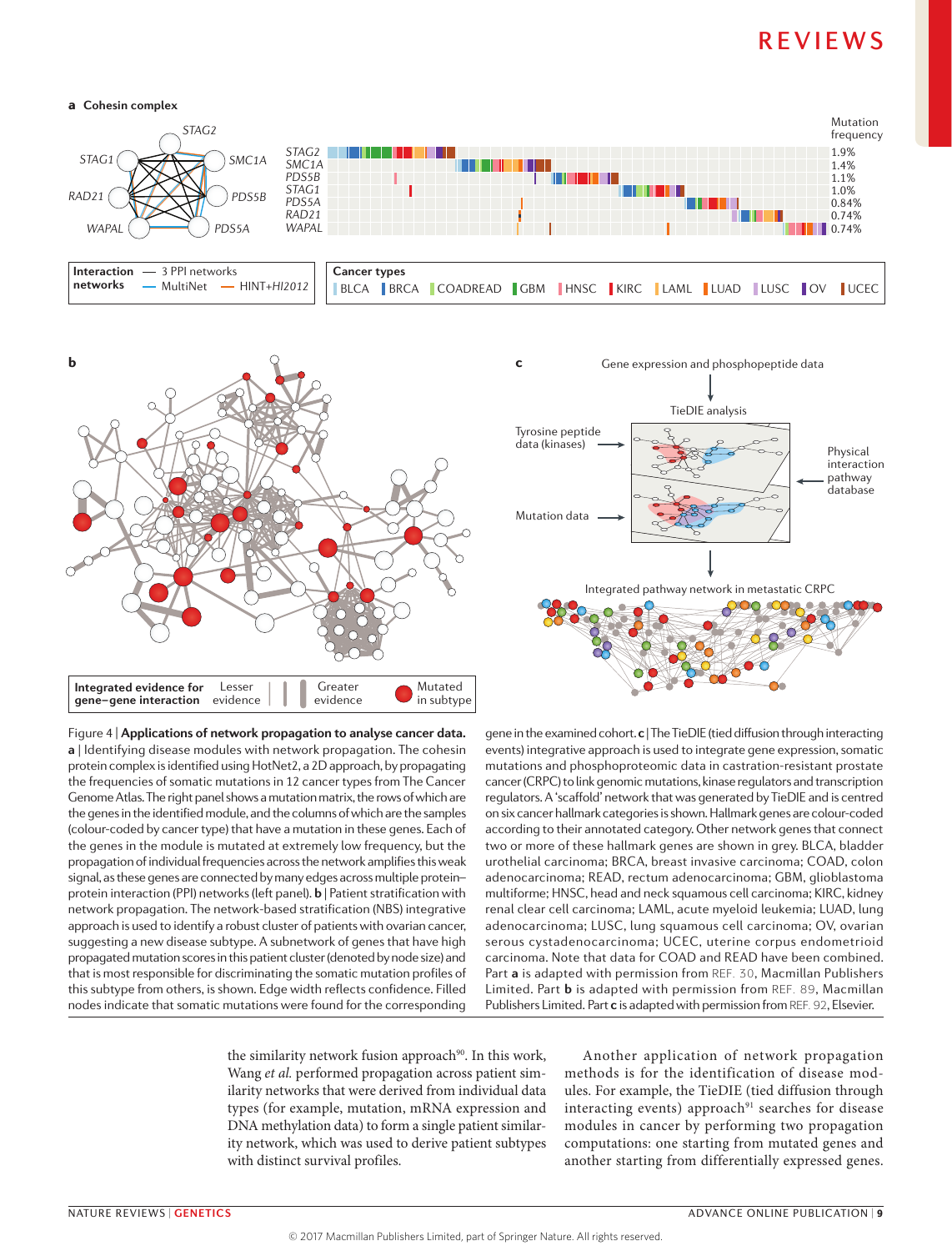By combining the resulting rankings (taking the minimum and thresholding the result), Paull *et al.* could search for a subnetwork that connected the high-scoring genes. In a follow-up paper<sup>92</sup>, TieDIE was used in combination with phosphoproteomic data to identify active pathways in prostate cancer and to derive patient-specific network models and potential treatment strategies (FIG. 4c).

Network propagation methods can also be applied to facilitate the prediction of novel drug targets. For example, Shnaps et al.<sup>93</sup> used network propagation to simulate the effect of a drug, which targeted a candidate protein, on patients with acute myeloid leukaemia. To this end, they executed network propagation for one patient at a time, using either the complete PPI network or the network from which the candidate protein was removed. Focusing on the differentially expressed genes (tumour versus normal) of each patient, Shnaps *et al.* ranked each candidate protein according to the change that its removal induced on the propagated values of these genes. In a different study, rather than simulating the effect of a drug, Chen *et al.*<sup>94</sup> aimed to predict drug–target relationships based on the assumption that similar drugs target similar proteins. To this end, they successfully applied network propagation to predict drug–target relationships by using an integrated network that included target–target, drug–target and drug–drug relationships.

Overall, network propagation techniques are becoming increasingly abundant and are producing state-of-the-art results for a wide variety of applications in disease genomics, ranging from gene prioritization to genetic module identification and drug target prediction.

# Perspectives and conclusions

In this Review, we have described the method of network propagation, emphasizing the generality and power of the approach. We have reviewed some of the various applications of network propagation in biology, focusing on gene ranking (1D), module identification (2D) and integrative applications of network propagation for the study of human disease. In gene ranking, propagation methods were shown to amplify weak associations of genes with phenotypes. In module identification, network propagation methods allowed the inclusion in modules of genes for which little or no direct evidence of involvement was available. In integrative applications, network approaches amplified weak similarities between different sources of information (such as different molecular species or different patients (FIG. 1c)) to create robust similarities that can be used to build patient similarity and disease similarity networks. We conclude that network propagation is an essential

tool in any genetic toolbox that seeks to leverage network information in the study of the genes and genetic modules that drive disease.

Despite its general applicability and good performance, the basic network propagation scheme might be improved in several ways to allow more rigorous scoring. In particular, the scheme assumes that the contribution of a path to the propagation score diminishes exponentially with its length. This assumption can be removed to allow different weights for different path lengths. For example, the CATAPULT algorithm<sup>82</sup> learns a weighting in a supervised manner, which also accounts for the types of edges included in the propagation paths.

Another important scoring issue is the evaluation of the significance of a given propagation score. Several authors have replaced the propagation scores with *P* values to resolve this concern. This approach has the desired effect of down-weighting hubs, which tend to have high propagation scores. For example, Mazza *et al.*<sup>85</sup> computed an empirical *P* value for every node by observing the distribution of scores of that particular node under the propagations of randomized prior vectors.

We have presented two main ways in which network propagation can be applied to a single network: in a 1D setting in which the output is the final scoring vector *p*, and in a 2D mode in which the output is the corresponding transformation, or similarity matrix. There are also several ways in which one could use the prior information (for example, binary versus continuous). These different choices may affect the analysis, and the best performing variant will be application-specific.

Although most studies have so far focused on a single network, the integration of multiple networks has been repeatedly shown to improve the predictive power of different methods<sup>22</sup>. This observation reinforces the value of combining multiple data sources — for example, using tissue-specific, cell type-specific and/ or patient-specific networks — to improve the downstream analysis. There has been promising research into developing such networks<sup>84,95</sup>, with important developments underway from the Genotype-Tissue Expression (GTEx) project, which enables the construction of a specific network for each major human tissue<sup>96</sup>. In addition, regulatory networks are increasing in scope and resolution, through efforts such as ENCODE<sup>97</sup> and the Roadmap Epigenomics project<sup>98</sup>. Thus, network propagation will continue to be a powerful method for integrating an increasingly diverse collection of scores across a wide range of biological interaction networks, leading to deeper insights into biological processes and disease.

- 1. Barabási, A.-L., Gulbahce, N. & Loscalzo, J. Network medicine: a network-based approach to human disease. *Nat. Rev. Genet.* **12**, 56–68 (2011).
- 2. Barabási, A.‑L. & Oltvai, Z. N. Network biology: understanding the cell's functional organization. *Nat. Rev. Genet.* **5**, 101–113 (2004).
- 3. Schwikowski, B., Uetz, P. & Fields, S. A network of protein–protein interactions in yeast. *Nat. Biotechnol.*  **18**, 1257–1261 (2000).
- 4. Brohée, S. & van Helden, J. Evaluation of clustering algorithms for protein–protein interaction networks. *BMC Bioinformatics* **7**, 488 (2006).
- 5. Song, J. & Singh, M. How and when should interactome-derived clusters be used to predict functional modules and protein function? *Bioinformatics* **25**, 3143–3150 (2009).
- 6. Sharan, R., Ulitsky, I. & Shamir, R. Network-based prediction of protein function. *Mol. Syst. Biol.* **3**, 88 (2007).
- 7. Peña-Castillo, L. *et al.* A critical assessment of *Mus musculus* gene function prediction using integrated genomic evidence. *Genome Biol.* **9** (Suppl. 1), S2 (2008).
- 8. Navlakha, S. & Kingsford, C. The power of protein interaction networks for associating genes with diseases. *Bioinformatics* **26**, 1057–1063 (2010).
- 9. Menche, J. *et al.* Uncovering disease–disease relationships through the incomplete interactome. *Science* **347**, 1257601–1257601 (2015).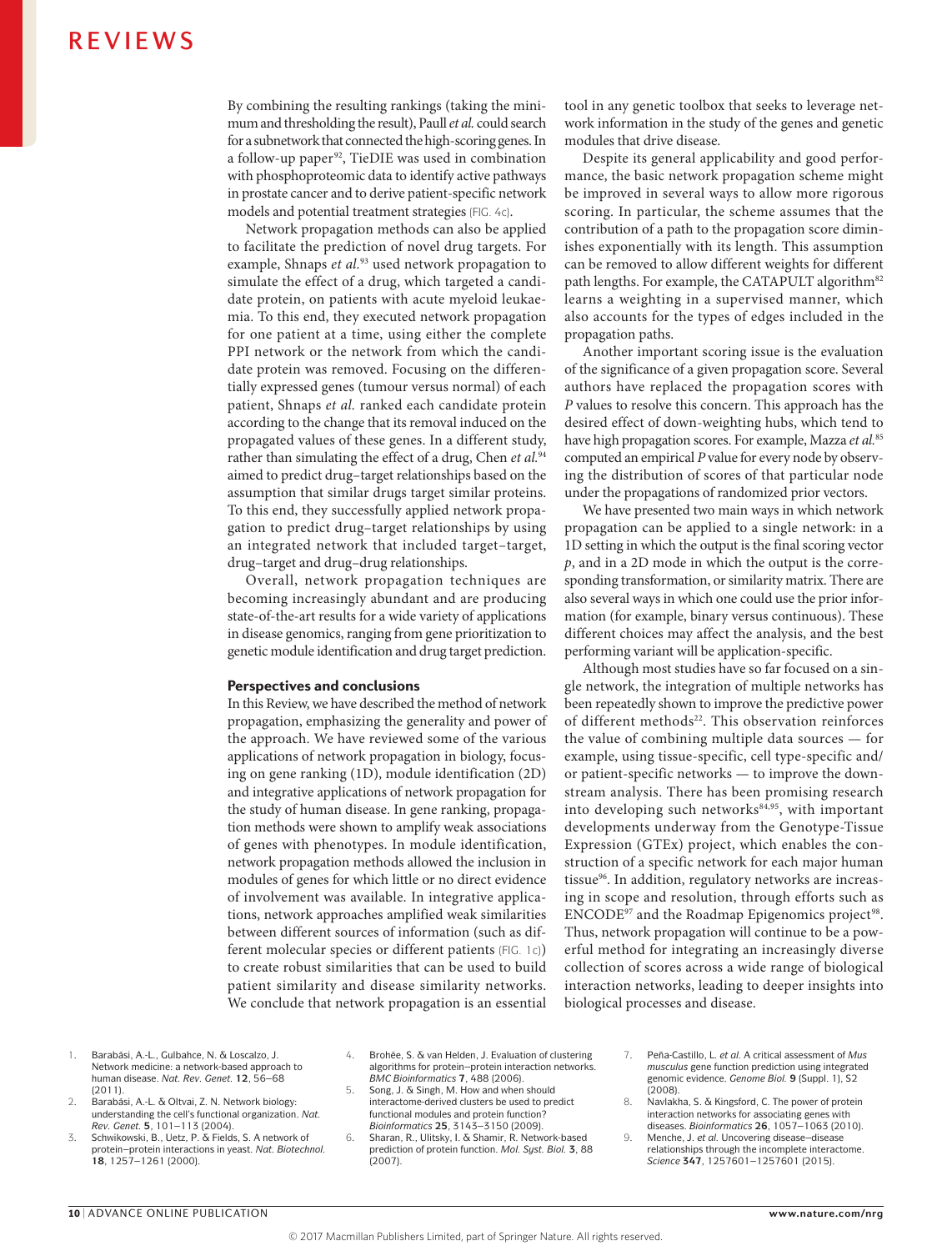- 10. Shrager, J., Hogg, T. & Huberman, B. A. Observation of phase transitions in spreading activation networks. *Science* **236**, 1092–1094 (1987).
- 11. Lovász, L. in *Combinatorics: Paul Erdõs is Eighty* (eds Miklós, D., Sós, V. T. & Szõnyi, T.), 1–46 (Janos Bolyai Mathematical Society, 1993.
- 12. Page, L., Brin, S., Motwani, R. & Winograd, T. The PageRank citation ranking: bringing order to the web. *Stanford InfoLab* [http://citeseer.ist.psu.edu/viewdoc/](http://citeseer.ist.psu.edu/viewdoc/summary?doi=10.1.1.31.1768) [summary?doi=10.1.1.31.1768](http://citeseer.ist.psu.edu/viewdoc/summary?doi=10.1.1.31.1768) (1999).
- 13. Kleinberg, J. M. Authoritative sources in a hyperlinked environment. *J. of the ACM* **46**, 604–632 (1999).
- 14. Klein, D. J. & Randic´, M. Resistance distance. *J. Math. Chem.* **12**, 81–95 (1993).
- 15. Tong, H., Faloutsos, C. & Pan, J.‑Y. Random walk with restart: fast solutions and applications. *Knowl. Inf. Syst.* **14**, 327–346 (2007).
- 16. Haveliwala, T. H. Topic-sensitive pagerank: a contextsensitive ranking algorithm for web search. *IEEE Trans. Knowl. Data Eng.* **15**, 784–796 (2003).
- 17. Krapivsky, P. L., Redner, S. & Ben-Naim, E. *A Kinetic View of Statistical Physics* (Cambridge Univ. Press, 2010).
- 18. Ben-Avraham, D. & Havlin, S. *Diffusion and Reactions in Fractals and Disordered Systems* (Cambridge Univ. Press, 2000).
- 19. Doyle, P. G. & Laurie Snell, J. *Random Walks and Electric Networks* (The Mathematical Association of America, 1984).
- 20. Kondor, R. I. & Lafferty, J. Diffusion kernels on graphs and other discrete input spaces. *Proc. Intl Conf. on Machine Learning (ICML)* **2**, 315–322 (2002).
- 21. Noble, W. S., Kuang, R., Leslie, C. & Weston, J. Identifying remote protein homologs by network propagation. *FEBS J.* **272**, 5119–5128 (2005).
- 22. Mitra, K., Carvunis, A.‑R., Ramesh, S. K. & Ideker, T. Integrative approaches for finding modular structure in biological networks. *Nat. Rev. Genet.* **14**, 719–732 (2013).
- 23. Cho, D.‑Y., Kim, Y.‑A. & Przytycka, T. M. Chapter 5: network biology approach to complex diseases. *PLoS Comput. Biol.* **8**, e1002820 (2012).
- 24. Ideker, T. & Sharan, R. Protein networks in disease. *Genome Res.* **18**, 644–652 (2008).
- 25. Csermely, P., Korcsmáros, T., Kiss, H. J. M., London, G. & Nussinov, R. Structure and dynamics of molecular networks: a novel paradigm of drug discovery: a comprehensive review. *Pharmacol. Ther.* **138**, 333–408 (2013).
- 26. Oti, M., Snel, B., Huynen, M. A. & Brunner, H. G. Predicting disease genes using protein–protein interactions. *J. Med. Genet.* **43**, 691–698 (2006).
- 27. Franke, L. *et al.* Reconstruction of a functional human gene network, with an application for prioritizing positional candidate genes. *Am. J. Hum. Genet.* **78**, 1011–1025 (2006).
- 28. Barabasi, A.-L. Scale-free networks: a decade and beyond. *Science* **325**, 412–413 (2009).
- 29. Lawrence, M. S. *et al.* Mutational heterogeneity in cancer and the search for new cancer-associated genes. *Nature* **499**, 214–218 (2013).
- Leiserson, M. D. M. *et al.* Pan-cancer network analysis identifies combinations of rare somatic mutations across pathways and protein complexes. *Nat. Genet.*  **47**, 106–114 (2015). **A 2D method that exploits the propagation-derived**

**similarity matrix to infer protein modules that are associated with cancer.**

- 31. Ruffalo, M., Koyutürk, M. & Sharan, R. Network-based integration of disparate omic data to identify 'silent players' in cancer. *PLoS Comput. Biol.* **11**, e1004595 (2015).
- 32. Du, D., Lee, C. F. & Li, X.‑Q. Systematic differences in signal emitting and receiving revealed by PageRank analysis of a human protein interactome. *PLoS ONE* **7**, e44872 (2012).
- 33. Vinayagam, A. *et al.* A directed protein interaction network for investigating intracellular signal transduction. *Sci. Signal.* **4**, rs8 (2011).
- 34. Cao, M. *et al.* New directions for diffusion-based network prediction of protein function: incorporating pathways with confidence. *Bioinformatics* **30**, i219–i227 (2014). **A network propagation-based approach for incorporating known biological pathways into protein function prediction.**
- 35. Weston, J., Elisseeff, A., Zhou, D., Leslie, C. S. & Noble, W. S. Protein ranking: from local to global structure in the protein similarity network. *Proc. Natl Acad. Sci. USA* **101**, 6559–6563 (2004). **One of the first studies to apply the concept of network propagation to the biological domain.**

**A propagation process over sequence similarity networks of different species is used to predict orthology.**

- 36. Kuang, R., Weston, J., Noble, W. S. & Leslie, C. Motifbased protein ranking by network propagation. *Bioinformatics* **21**, 3711–3718 (2005).
- Yosef, N., Sharan, R. & Noble, W. S. Improved network-based identification of protein orthologs. *Bioinformatics* **24**, i200–i206 (2008).
- 38. Singh, R., Xu, J. & Berger, B. Global alignment of multiple protein interaction networks with application to functional orthology detection. *Proc. Natl Acad. Sci. USA* **105**, 12763–12768 (2008).
- Liao, C.-S., Lu, K., Baym, M., Singh, R. & Berger, B. IsoRankN: spectral methods for global alignment of multiple protein networks. *Bioinformatics* **25**, i253–i258 (2009).
- 40. Nabieva, E., Jim, K., Agarwal, A., Chazelle, B. & Singh, M. Whole-proteome prediction of protein function via graph-theoretic analysis of interaction maps. *Bioinformatics* **21** (Suppl. 1), i302–i310 (2005).
- 41. Letovsky, S. & Kasif, S. Predicting protein function from protein/protein interaction data: a probabilistic approach. *Bioinformatics* **19** (Suppl. 1), i197–i204 (2003).
- 42. Deng, M., Zhang, K., Mehta, S., Chen, T. & Sun, F. Prediction of protein function using protein–protein interaction data. *J. Comput. Biol.* **10**, 947–960 (2003).
- 43. Can, T., Çamoglu, O. & Singh, A. K. Analysis of protein–protein interaction networks using random walks. *BIOKDD '05* [https://doi.](https://doi.org/10.1145/1134030.1134042) [org/10.1145/1134030.1134042](https://doi.org/10.1145/1134030.1134042) (2005)
- Voevodski, K., Teng, S.-H. & Xia, Y. Spectral affinity in protein networks. *BMC Syst. Biol.* **3**, 112 (2009).
- 45. Suthram, S., Beyer, A., Karp, R. M., Eldar, Y. & Ideker, T. eQED: an efficient method for interpreting eQTL associations using protein networks. *Mol. Syst. Biol.* **4**, 162 (2008).
- 46. Kelley, R. & Ideker, T. Systematic interpretation of genetic interactions using protein networks. *Nat.*
- *Biotechnol.* **23**, 561–566 (2005). 47. Qi, Y., Suhail, Y., Lin, Y.‑Y., Boeke, J. D. & Bader, J. S. Finding friends and enemies in an enemies-only network: a graph diffusion kernel for predicting novel genetic interactions and co‑complex membership from yeast genetic interactions. *Genome Res.* **18**, 1991–2004 (2008).
- 48. Cao, M. *et al.* Going the distance for protein function prediction: a new distance metric for protein interaction networks. *PLoS ONE* **8**, e76339 (2013).
- 49. Lehtinen, S., Lees, J., Bähler, J., Shawe-Taylor, J. & Orengo, C. Gene function prediction from functional association networks using kernel partial least squares regression. *PLoS ONE* **10**, e0134668 (2015).
- Mostafavi, S., Ray, D., Warde-Farley, D., Grouios, C. & Morris, Q. GeneMANIA: a real-time multiple association network integration algorithm for predicting gene function. *Genome Biol.* **9** (Suppl. 1), S4 (2008).
- 51. Peng, W., Li, M., Chen, L. & Wang, L. Predicting protein functions by using unbalanced random walk algorithm on three biological networks. *IEEE/ACM Trans. Comput. Biol. Bioinform.* **14**, 360–369  $(2015)$
- 52. Lanckriet, G. R. G., De Bie, T., Cristianini, N., Jordan, M. I. & Noble, W. S. A statistical framework for genomic data fusion. *Bioinformatics* **20**,
- 2626–2635 (2004). 53. Lee, H., Tu, Z., Deng, M., Sun, F. & Chen, T. Diffusion kernel-based logistic regression models for protein function prediction. *OMICS* **10**, 40–55 (2006).
- Tsuda, K., Shin, H. & Schölkopf, B. Fast protein classification with multiple networks. *Bioinformatics* **21** (Suppl. 2), ii59–ii65 (2005).
- 55. Tsuda, K. & Noble, W. S. Learning kernels from biological networks by maximizing entropy. *Bioinformatics* **20** (Suppl. 1), i326–i333 (2004).
- 56. Cho, H., Berger, B. & Peng, J. Compact integration of multi-network topology for functional analysis of genes. *Cell Syst.* **3**, 540–548.e5 (2016). **An integrative network propagation approach for functional inference using multiple heterogeneous networks.**
- 57. Wang, S., Cho, H., Zhai, C., Berger, B. & Peng, J. Exploiting ontology graph for predicting sparsely annotated gene function. *Bioinformatics* **31**, i357–i364 (2015).
- Voevodski, K., Teng, S.-H. & Xia, Y. Finding local communities in protein networks. *BMC Bioinformatics*  **10**, 297 (2009).
- 59. Peng, W., Wang, J., Zhao, B. & Wang, L. Identification of protein complexes using weighted PageRank-nibble algorithm and core-attachment structure. *IEEE/ACM Trans. Comput. Biol. Bioinform.* **12**, 179–192 (2015).
- 60. Macropol, K., Can, T. & Singh, A. K. RRW: repeated random walks on genome-scale protein networks for local cluster discovery. *BMC Bioinformatics* **10**, 283 (2009).
- 61. Morrison, J. L., Breitling, R., Higham, D. J. & Gilbert, D. R. GeneRank: using search engine technology for the analysis of microarray experiments. *BMC Bioinformatics* **6**, 233 (2005).
- 62. Missiuro, P. V. *et al.* Information flow analysis of interactome networks. *PLoS Comput. Biol.* **5**, e1000350 (2009).
- 63. Zotenko, E., Mestre, J., O'Leary, D. P. & Przytycka, T. M. Why do hubs in the yeast protein interaction network tend to be essential: reexamining the connection between the network topology and
- essentiality. *PLoS Comput. Biol.* **4**, e1000140 (2008). 64. Tu, Z., Wang, L., Arbeitman, M. N., Chen, T. & Sun, F. An integrative approach for causal gene identification and gene regulatory pathway inference. *Bioinformatics*  **22**, e489–e496 (2006).
- 65. Yeger-Lotem, E. *et al.* Bridging high-throughput genetic and transcriptional data reveals cellular responses to alpha-synuclein toxicity. *Nat. Genet.* **41**, 316–323 (2009).
- 66. Atias, N. & Sharan, R. An algorithmic framework for predicting side effects of drugs. *J. Comput. Biol.* **18**, 207–218 (2011).
- 67. Lei, C. & Ruan, J. A novel link prediction algorithm for reconstructing protein–protein interaction networks by topological similarity. *Bioinformatics* **29**, 355–364 (2013).
- 68. Alkan, F. & Erten, C. RedNemo: topology-based PPI network reconstruction via repeated diffusion with neighborhood modifications. *Bioinformatics* **33**, 537–544 (2016).
- Lerman, G. & Shakhnovich, B. E. Defining functional distance using manifold embeddings of gene ontology annotations. *Proc. Natl Acad. Sci. USA* **104**, 11334–11339 (2007).
- 70. Wang, P. I. *et al.* RIDDLE: reflective diffusion and local extension reveal functional associations for unannotated gene sets via proximity in a gene network. *Genome Biol.* **13**, R125 (2012).
- 71. Li, Y. & Patra, J. C. Genome-wide inferring gene– phenotype relationship by walking on the heterogeneous network. *Bioinformatics* **26**, 1219–1224 (2010).
- 72. Smedley, D. *et al.* Walking the interactome for candidate prioritization in exome sequencing studies of Mendelian diseases. *Bioinformatics* **30**, 3215–3222 (2014).
- Köhler, S., Bauer, S., Horn, D. & Robinson, P. N. Walking the interactome for prioritization of candidate disease genes. *Am. J. Hum. Genet.* **82**, 949–958 (2008). **An application of network propagation to prioritize disease-causing genes.**
- Vanunu, O., Magger, O., Ruppin, E., Shlomi, T. & Sharan, R. Associating genes and protein complexes with disease via network propagation. *PLoS Comput. Biol.* **6**, e1000641 (2010). **One of the first studies to use network propagation** 
	- **to associate modules of multiple proteins with disease.** Lee, I., Blom, U. M., Wang, P. I., Shim, J. E. &
- Marcotte, E. M. Prioritizing candidate disease genes by network-based boosting of genome-wide association data. *Genome Res.* **21**, 1109–1121 (2011).
- 76. Chen, J., Aronow, B. J. & Jegga, A. G. Disease candidate gene identification and prioritization using protein interaction networks. *BMC Bioinformatics* **10**, 73 (2009).
- 77. Chen, J. Y., Shen, C. & Sivachenko, A. Y. Mining Alzheimer disease relevant proteins from integrated protein interactome data. *Pac. Symp. Biocomput.*  **2006**, 367–378 (2006).
- 78. Nitsch, D., Gonçalves, J. P., Ojeda, F., de Moor, B. & Moreau, Y. Candidate gene prioritization by network analysis of differential expression using machine learning approaches. *BMC Bioinformatics* **11**, 460 (2010).
- Kim, Y.-A., Wuchty, S. & Przytycka, T. M. Identifying causal genes and dysregulated pathways in complex diseases. *PLoS Comput. Biol.* **7**, e1001095 (2011).
- 80. Erten, S., Bebek, G., Ewing, R. M. & Koyutürk, M. DADA: degree-aware algorithms for network-based disease gene prioritization. *BioData Min.* **4**, 19 (2011).